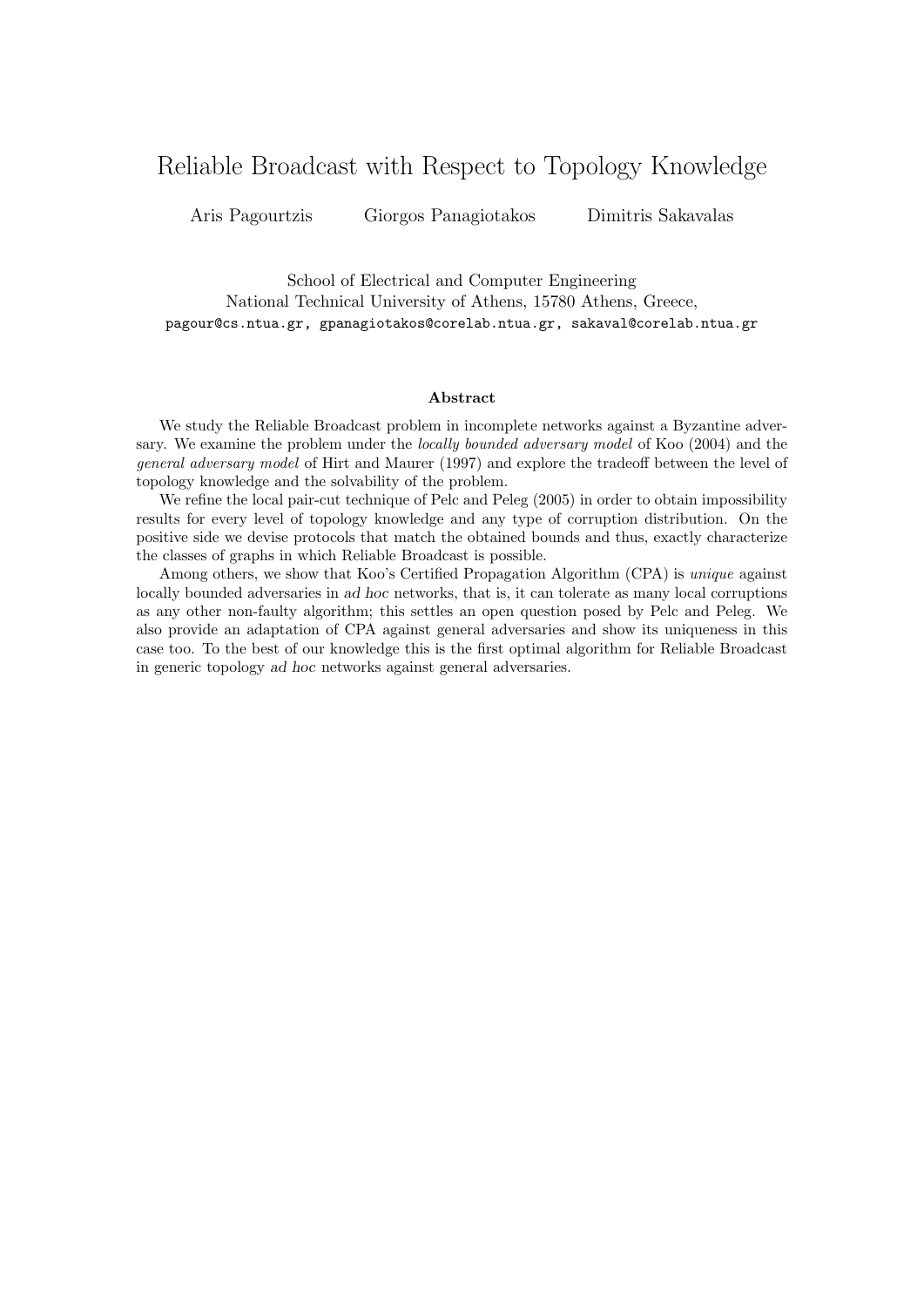## 1 Introduction

A fundamental problem in distributed networks is Reliable Broadcast (Byzantine Generals), in which the goal is to distribute a message correctly despite the presence of Byzantine faults. That is, an adversary may control several nodes and be able to make them deviate from the protocol arbitrarily by blocking, rerouting, or even altering a message that they should normally relay intact to specific nodes. In general, agreement problems have been primarily studied under the threshold adversary model, where a fixed upper bound t is set for the number of corrupted players and broadcast can be achieved if and only if  $t < n/3$ , where n is the total number of players. The Broadcast problem has been extensively studied in complete networks under the threshold adversary model mainly in the period from 1982, when it was introduced by Lamport, Shostak and Pease [11], to 1998, when Garay and Moses [5] presented the first fully polynomial Broadcast protocol optimal in resilience and round complexity.

The case of Reliable Broadcast under a threshold adversary in incomplete networks has been studied to a much lesser extent, in a study initiated in [1, 2, 10], mostly through protocols for Secure Message Transmission which, combined with a Broadcast protocol for complete networks, yield Broadcast protocols for incomplete networks. Naturally, connectivity constraints are required to hold in addition to the  $n/3$  bound. Namely, at most  $t < c/2$  corruptions can be tolerated, where  $c$  is network connectivity, and this bound is tight [1].

In the case of an honest dealer, particularly meaningful in wireless networks, the impossibility threshold of  $n/3$  does not hold; for example, in complete networks with an honest dealer the problem becomes trivial regardless of the number of corrupted players. However, in incomplete networks the situation is different. A small number of traitors (corrupted players) may manage to block the entire protocol if they control a critical part of the network, e.g. if they form a separator of the graph. It therefore makes sense to define criteria (or parameters) depending on the structure of the graph, in order to bound the number or restrict the distribution of traitors that can be tolerated.

An approach in this direction is to consider topological restrictions on the adversary's corruption capacity. We will first focus on local restrictions, the importance of which comes, among others, from the fact that they may be used to derive criteria which can be employed in ad hoc networks. Such a paradigm is the t-locally bounded adversary model, introduced in [9], in which at most a certain number t of corruptions are allowed in the neighborhood of every node.

The locally bounded adversarial model is particularly meaningful in real-life applications and systems. For example, in social networks it is more likely for an agent to have a quite accurate estimation of the maximum number of malicious agents that may appear in its neighborhood, than having such information, as well as knowledge of connectivity, for the whole network. In fact, this scenario applies to all kinds of networks, where each node is assumed to be able to estimate the number of traitors in its close neighborhood. It is also natural for these traitor bounds to vary among different parts of the network. Motivated by such considerations, in this work we will introduce a generalization of the t-locally bounded model.

### 1.1 Related Work

Considering t-locally bounded adversaries, Koo [9] proposed a simple, yet powerful protocol, namely the Certified Propagation Algorithm (CPA) (a name coined by Pelc and Peleg in [14]), and applied it to networks of specific topology. CPA is based on the idea that a set of  $t + 1$  neighbors of a node always contain an honest one. Pelc and Peleg [14] considered the t-locally bounded model in generic graphs and gave a sufficient topological condition for CPA to achieve Broadcast. They also provided an upper bound on the number of corrupted players  $t$  that can be locally tolerated in order to achieve Broadcast by any protocol, in terms of an appropriate graph parameter; they left the deduction of tighter bounds as an open problem. To this end, Ichimura and Shigeno [8] proposed an efficiently computable graph parameter which implies a more tight, but not exact, characterization of the class of graphs on which CPA achieves Broadcast. It had remained open until very recently to derive a tight parameter revealing the maximum number of traitors that can be locally tolerated by CPA in a graph G with dealer D. Such a parameter is implicit in the work of Tseng et al. [16], who gave a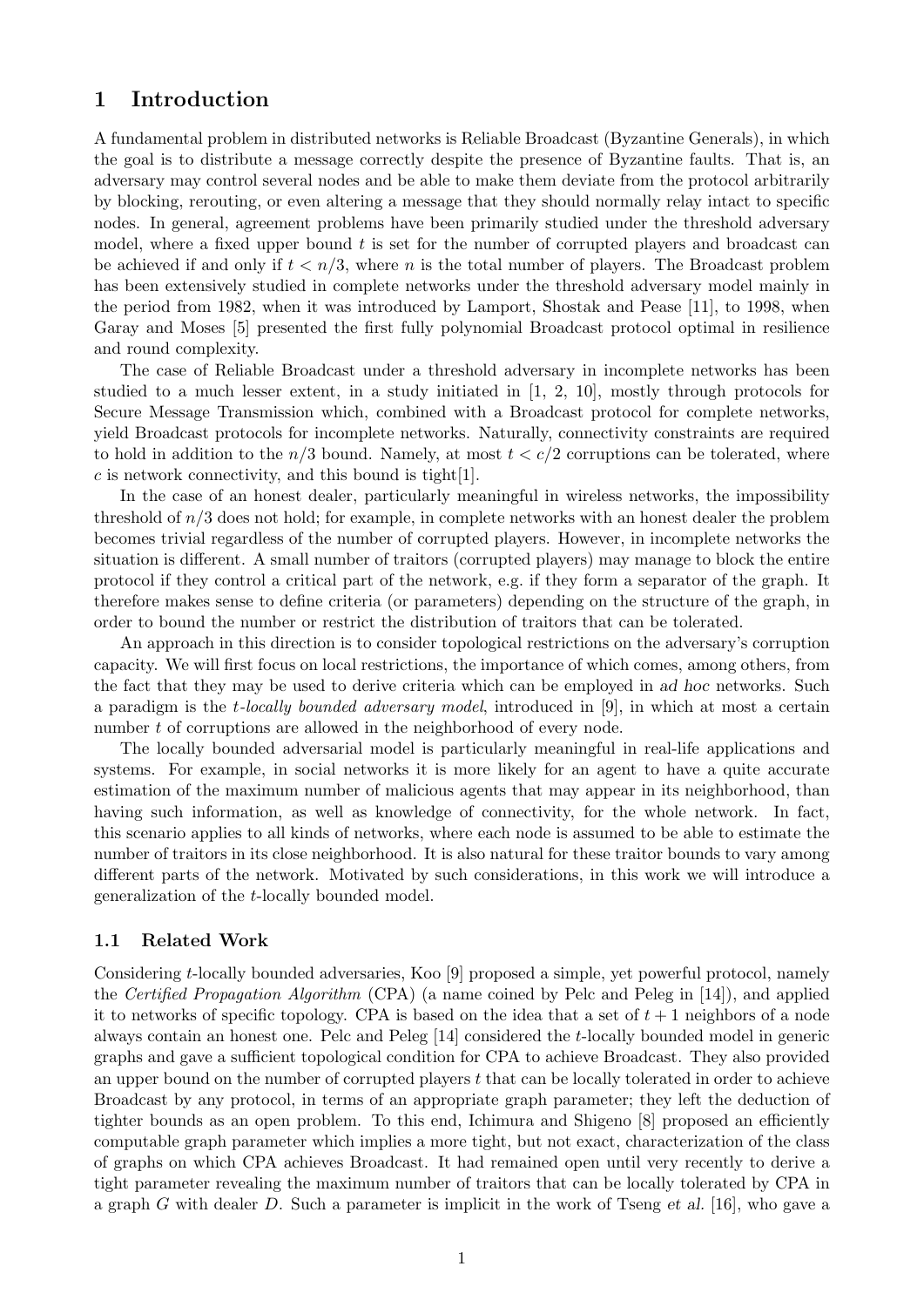necessary and sufficient condition for CPA Broadcast. Finally, in [12] such a graph parameter was presented explicitly, together with an efficient 2-approximation algorithm for computing its value.

A more general approach regarding the adversary structure was initiated by Hirt and Maurer in [7] where they studied the security of multiparty computation protocols with respect to an *adversary* structure, i.e. a family of sets of players, such that the adversary may entirely corrupt any set in the family. This line of work has yielded results on Broadcast against a general adversary in complete networks [4] but, to the best of our knowledge, the case of Broadcast against general adversaries in incomplete networks has not been studied as such.<sup>1</sup> A study on the related problem of Iterative Approximate Byzantine Consensus against general adversaries can be seen in [15] where a similar model for the ad hoc case is considered.

#### 1.2 Our Results

In this work we study the tradeoff between the level of topology knowledge and the solvability of the problem, under various adversary models.

We first consider a natural generalization of the t-locally bounded model, namely the *non-uniform* t-locally bounded model which subsumes the (uniform) model studied so far. The new model allows for a varying bound on the number of corruptions in each player's neighborhood. We address the issue of locally resilient Broadcast in the non-uniform model. We present a new necessary and sufficient condition for CPA to be t-locally resilient by extending the notion of local pair cut of Pelc and Peleg [14] to the notion of *partial local pair cut*. Note that although equivalent conditions exist [16, 12], the simplicity of the new condition allows to settle the open question of CPA Uniqueness [14] in the affirmative: we show that if any safe (non-faulty) algorithm achieves Broadcast in an ad hoc network then so does CPA. We next prove that computing the validity of the condition is NP-hard and observe that the latter negative result also has a positive aspect, namely that a polynomially bounded adversary is unable to design an optimal attack unless  $P = NP$ .

We next shift focus on networks of known topology and devise an optimal resilience protocol, which we call Path Propagation Algorithm (PPA). Using PPA we prove that a topological condition which was shown in [14] to be necessary for the existence of a Broadcast algorithm is also sufficient. Thus, we manage to exactly characterize the class of networks for which there exists a solution to the Broadcast problem. On the downside, we prove that it is NP-hard to compute an essential decision rule of PPA, rendering the algorithm inefficient. However, we are able to provide an indication that probably no efficient protocol of optimal resilience exists, by showing that efficient algorithms which behave exactly as PPA w.r.t. decision do not exist if  $P \neq NP$ .

We then take one step further, by considering a hybrid between ad hoc and known topology networks: each node knows a part of the network, namely a connected subgraph containing itself. We propose a protocol for this setting as well, namely the *Generalized Path Propagation Algorithm* (GPPA). We use GPPA to show that this partial knowledge model allows for Broadcast algorithms of increased resilience.

Finally, we study the general adversary model and show that an appropriate adaptation of CPA is unique against general adversaries in ad hoc networks. To the best of our knowledge this is the first algorithm for Reliable Broadcast in generic topology ad hoc networks against a general adversary. We show an analogous result for known topology networks, which however can be obtained implicitly from [10] as mentioned above.

We conclude by discussing how to extend our results to the case of a corrupted dealer by simulating Broadcast protocols for complete networks.

A central tool in our work is a refinement of the local pair-cut technique of Pelc and Peleg [14] which proves to be adequate for the exact (in most cases) characterization of the class of graphs for which Broadcast is possible for any level of topology knowledge and type of corruption distribution. A useful by-product of practical interest is that the refined cuts can be used to determine the exact subgraph in which Broadcast is possible.

<sup>1</sup>Some related results are implicit in [10], but in the problem studied there, namely Secure Message Transmission, additional secrecy requirements are set which are out of the scope of our study.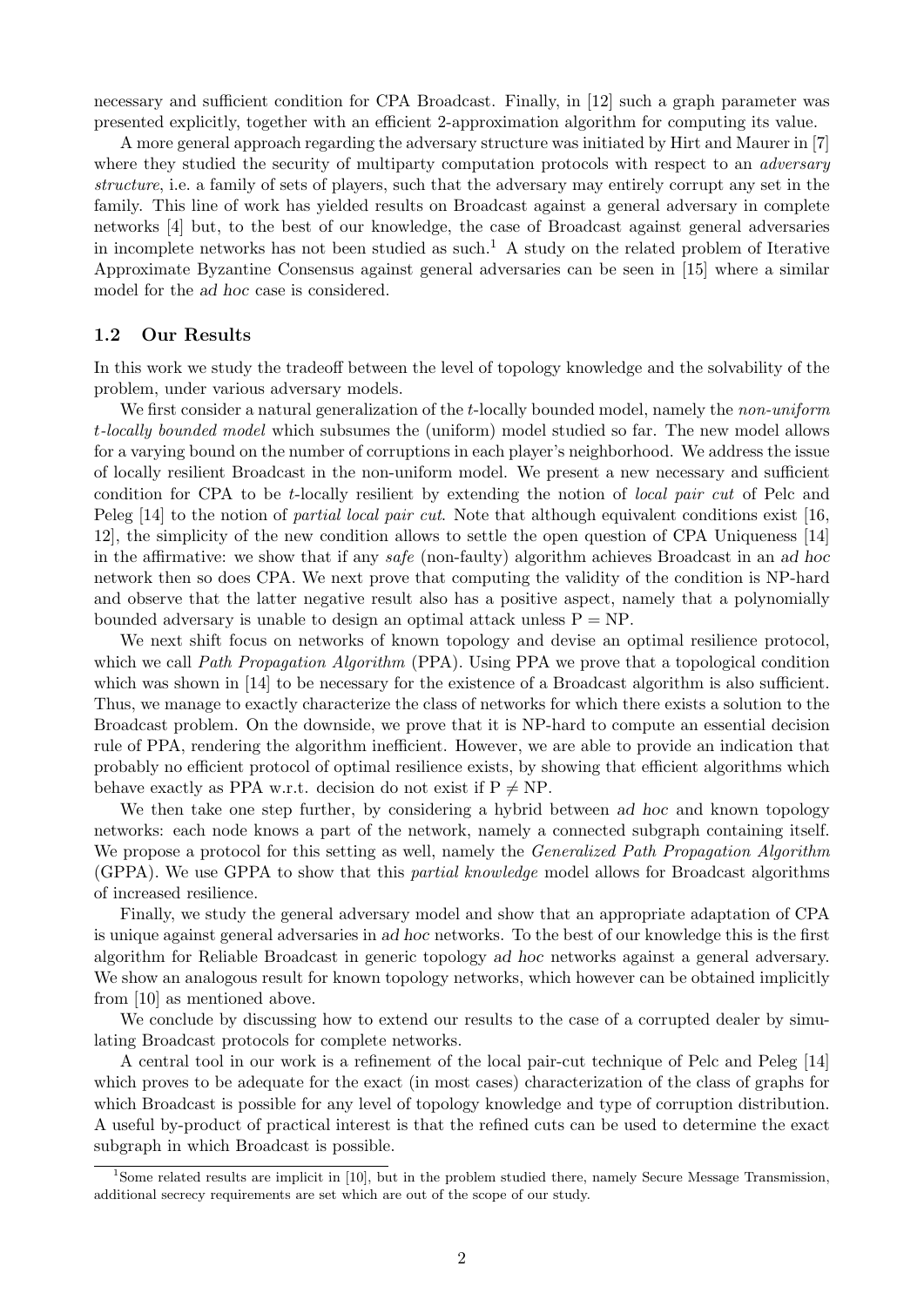For clarity we have chosen to present our results for the t-local model first (Sections 3,4,5), for which proofs and protocols are somewhat simpler and more intuitive, and then for the more involved general adversary model (Section 6).

# 2 Problem and Model Definition

In this paper we address the problem of *Reliable Broadcast with an honest dealer* in generic (incomplete) networks. As we will see in Section 7, this case essentially captures the difficulty of the general problem, where even the dealer may be corrupted. The problem definition follows.

**Reliable Broadcast with Honest Dealer.** The network is represented by a graph  $G = (V, E)$ , where  $V$  is the set of players, and  $E$  represents authenticated channels between players. We assume the existence of a designated honest player, called the dealer, who wants to broadcast a certain value  $x_D \in X$ , where X is the initial input space, to all players. We say that a distributed protocol achieves Reliable Broadcast if by the end of the protocol every honest player has *decided on*  $x_D$ , i.e. if it has been able to deduce that  $x_D$  is the value originally sent by the dealer and output it as its own decision.

The problem is trivial in complete networks; we will consider the case of incomplete networks here. For brevity we will refer to the problem as the Broadcast problem.

We will now formally define the adversary model by generalizing the notions originally developed in [9, 14]. We will also define basic notions and terminology that we will use throughout the paper. We refer to the participants of the protocol by using the terms *node* and *player* interchangeably.

Corruption function. Taking into account that each player might be able to estimate her own upper bound on the corruptions of its neighborhood, as discussed earlier, we introduce a model in which the maximum number of corruptions in each player's neighborhood may vary from player to player. We thus generalize the standard t-locally bounded model [9] in which a uniform upper bound on the number of local corruptions was assumed. Here we consider  $t : V \to \mathbb{N}$  to be a *corruption* function over the set of players  $V$ .

Non-Uniform t-Locally Bounded Adversary Model. The network is represented by a graph  $G = (V, E)$ . One player  $D \in V$  is the dealer (sender). A corruption function  $t : V \to \mathbb{N}$  is also given, implying that an adversary may corrupt at most  $t(u)$  nodes in the neighborhood  $\mathcal{N}(u)$  of each node  $u \in V$ . The family of t-local sets plays an important role in our study since it coincides with the family of admissible corruption sets.

**Definition 1** (t-local set). Given a graph  $G = (V, E)$  and a function  $t : V \to \mathbb{N}$  a t-local set is a set  $C \subseteq V$  for which  $\forall u \in V$ ,  $|\mathcal{N}(u) \cap C| \leq t(u)$ . For  $V' \subseteq V$  a t-local w.r.t.  $V'$  set is a set  $C \subseteq V$  for which  $\forall u \in V', \ |\mathcal{N}(u) \cap C| \leq t(u)$ .

Uniform vs Non-Uniform Model. Obviously the original t-locally bounded model corresponds to the special case of t being a constant function. Hereafter we will refer to the original t-locally bounded model as the Uniform Model as opposed to the Non-Uniform Model which we introduce here.

In our study we will often make use of node-cuts which separate some players from the dealer, hence, node-cuts that do not include the dealer. From here on we will simply use the term *cut* to denote such a node-cut. The notion of t-local pair cut was introduced in [14] and is crucial in defining the bounds for which correct dissemination of information in a network is possible.

**Definition 2** (t-local pair cut). Given a graph  $G = (V, E)$  and a function  $t : V \to \mathbb{N}$ , a pair of t-local sets  $C_1, C_2$  s.t.  $C_1 \cup C_2$  is a cut of G is called a t-local pair cut.

The next definition extends the notion of t-local pair cut and is particularly useful in describing capability of achieving Broadcast in networks of unknown topology (ad hoc networks) where each player's knowledge of the topology is limited in its own neighborhood.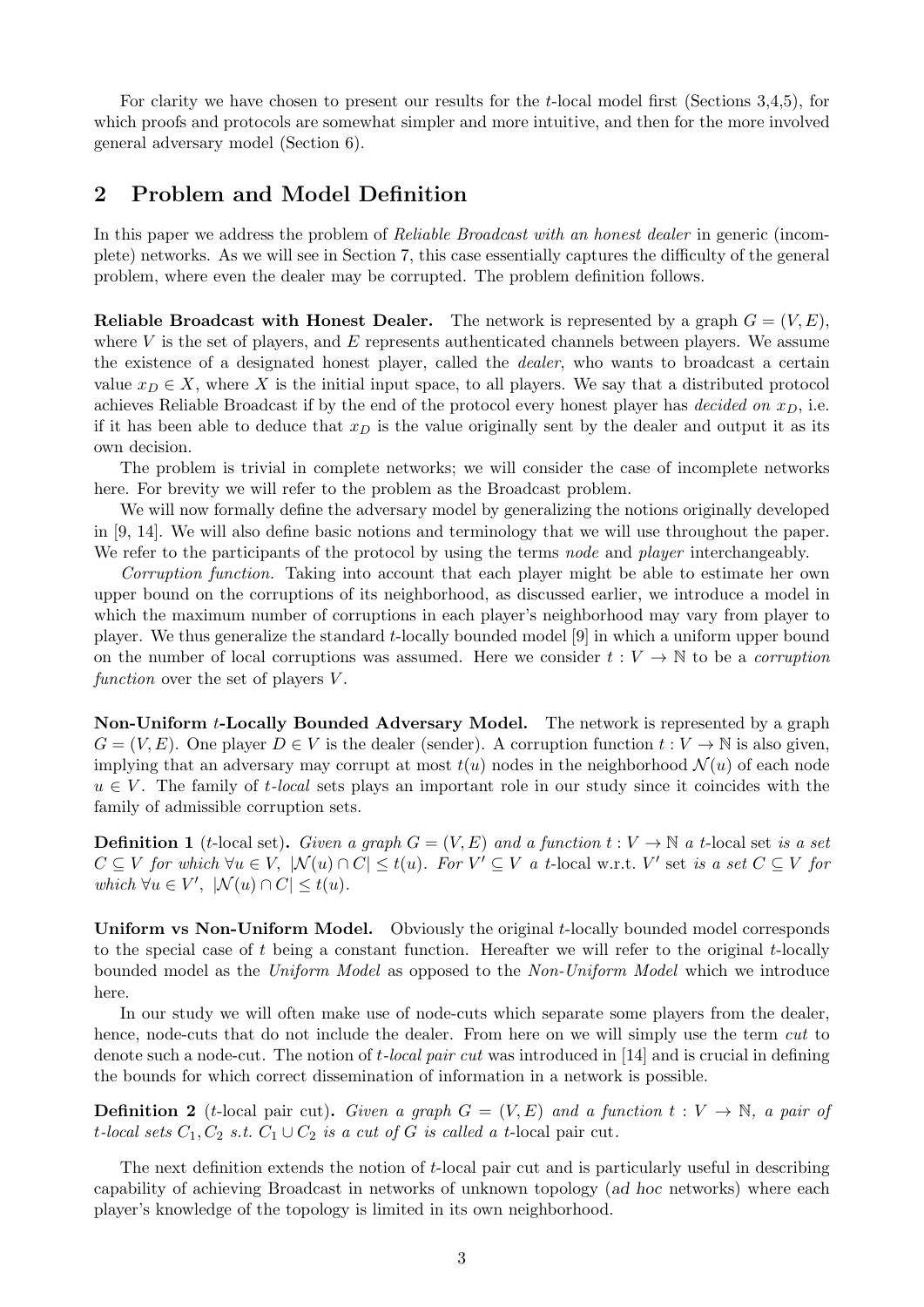**Definition 3** (t-partial local pair cut). Let C be a cut of G, partitioning  $V \setminus C$  into sets  $A, B \neq \emptyset$ s.t.  $D \in A$ . C is a t-partial local pair cut (t-plp cut) if there exists a partition  $C = C_1 \cup C_2$  where  $C_1$  is t-local and  $C_2$  is t-local w.r.t. B.

In the uniform model the *Local Pair Connectivity* (LPC $(G, D)$ ) [14] parameter of a graph G with dealer  $D$ , was defined to be the minimum integer t s.t. G has a t-local pair cut. To define the corresponding notion in the non-uniform model we need to define a (partial) order among corruption functions. Nevertheless, for reasoning about our results it suffices to consider the following decision problem:

Definition 4 (pLPC). Given a graph G, a dealer D and a corruption function t determine whether there exists a t-plp cut in G.

Definition 5 (t-locally resilient algorithm). An algorithm which achieves Broadcast for any t-local corruption set in graph G with dealer D is called t-locally resilient for  $(G, D)$ .

**Definition 6** (safe / t-locally safe algorithm). A Broadcast algorithm which never causes an honest node to decide on an incorrect value, is called safe.

A Broadcast algorithm which never causes an honest node to decide on an incorrect value under any t-local corruption set, is called t-locally safe.

## 3 Ad Hoc Networks

### 3.1 Certified Propagation Algorithm (CPA)

The Certified Propagation algorithm [9] uses only local information and thus is particularly suitable for ad hoc networks. CPA is probably the only Broadcast algorithm known up to now for the t-locally bounded model, which does not require knowledge of the network topology. Protocol 2, presented in the Appendix, is a modification of the original CPA that can be employed under the generalized corruption model introduced here. Namely a node v, upon reception of  $t(v) + 1$  messages with the same value x from  $t(v) + 1$  distinct neighbors, decides on x, sends it to all neighbors and terminates. It can easily be proven by induction that CPA is a t-locally safe Broadcast algorithm.

### 3.2 CPA Uniqueness in Ad Hoc Networks

Based on the above definitions we can now prove the CPA uniqueness conjecture for ad hoc networks, which was posed as an open problem in [14]. The conjecture states that no algorithm can locally tolerate more corrupted nodes than CPA in networks of unknown topology.

We consider only the class of t-locally safe Broadcast algorithms. We assume the ad hoc network model, as described e.g. in [14]. In particular we assume that nodes know only their own labels, the labels of their neighbors and the label of the dealer. We call a distributed Broadcast algorithm that operates under these assumptions an ad hoc Broadcast algorithm.

**Theorem 1** (Sufficient Condition). Given a graph  $G$ , a corruption function t and a dealer  $D$ , if no t-plp cut exists, then CPA is t-locally resilient for  $(G, D)$ .

*Proof.* Suppose that no t-plp cut exists in G. Let T be the corruption set; clearly  $T \cup N(D)$  is a cut on G as defined before (i.e. not including node D). Since T is t-local and  $T \cup N(D)$  is not a t-plp cut there must exist  $u_1 \in V \setminus (T \cup \mathcal{N}(D) \cup D)$  s.t.  $|N(u_1) \cap (N(D) \setminus T)| \ge t(u_1) + 1$ . Since  $u_1$  is honest it will decide on the dealer's value  $x_D$ . Let us now use the same argument inductively to show that every honest node will eventually decide on the correct value  $x<sub>D</sub>$  through CPA. Let  $C_k = (N(D) \setminus T) \cup \{u_1, u_2, ..., u_{k-1}\}\$ be the set of the honest nodes that have decided until a certain round of the protocol. Then  $C_k \cup T$  is a cut. Since T is t-local, by the same argument as before there exists a node  $u_k$  s.t.  $|C_k \cap N(u_k)| \ge t(u_k) + 1$  and  $u_k$  will decide on  $x_D$ . Eventually all honest players will decide on  $x_D$ . Thus CPA is *t*-locally resilient in *G*. players will decide on  $x_D$ . Thus CPA is t-locally resilient in  $G$ .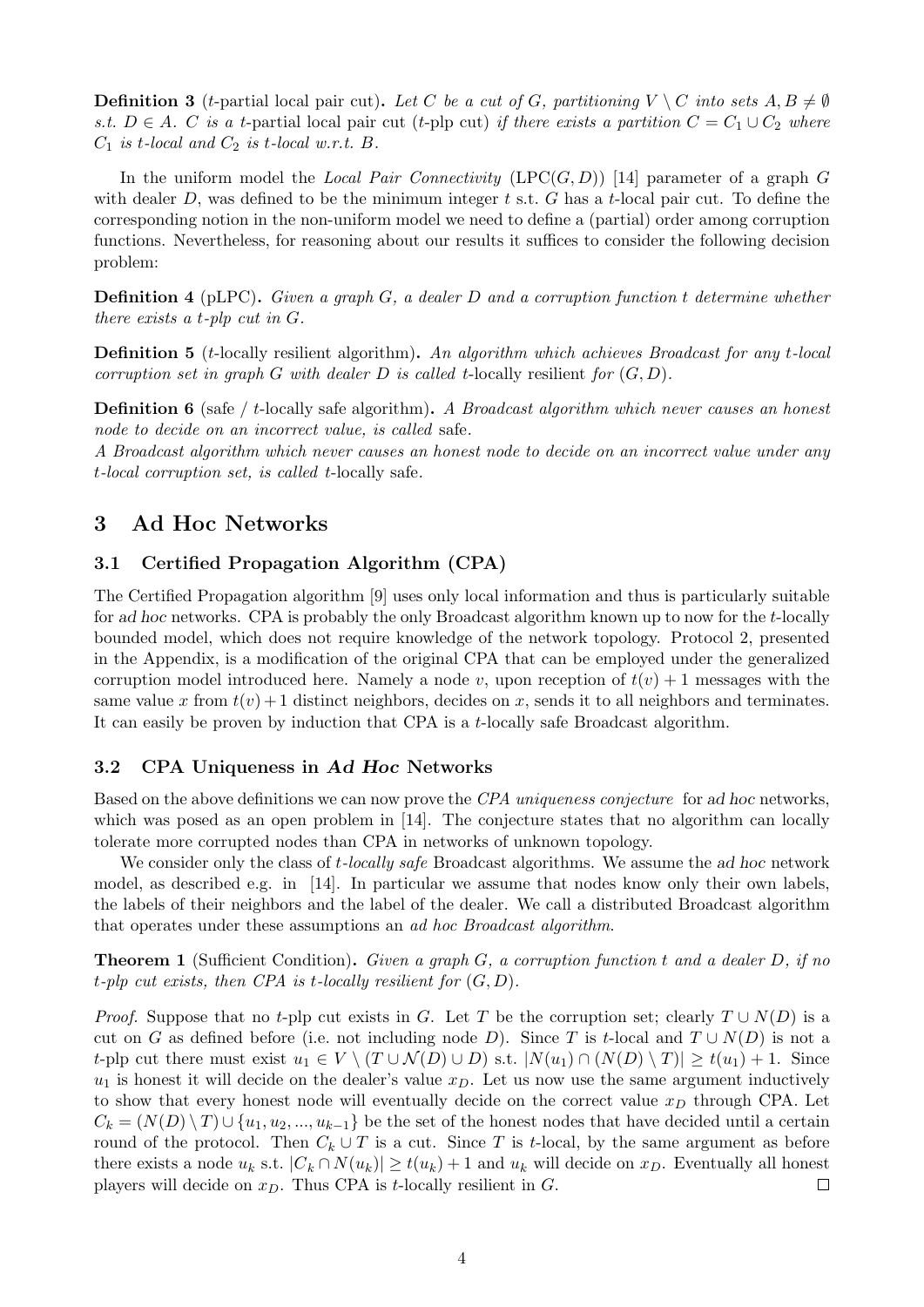

Figure 1: Graphs  $G$  and  $G'$ 

**Theorem 2** (Necessary Condition). Let A be a t-locally safe ad hoc Broadcast algorithm. Given a graph G, a corruption function t and a dealer D, if a t-plp cut exists, then A is not t-locally resilient in  $(G, D)$ .

*Proof.* Assume that there exists a t-plp cut  $C = T \cup H$  in graph G with dealer D with T being the t-local set of the partition and H the t-local w.r.t. to B set (Figure 1). Let G' be a graph that results from G if we remove some edges that connect nodes in  $A \cup T \cup H$  with nodes in H so that the set H becomes t-local in G' (e.g. we can remove all edges that connect nodes in  $A \cup T \cup H$  with nodes in  $H$ ). Note that the existence of a set of edges that guarantees such a property is implied by the fact that  $H$  is t-local w.r.t.  $B$ .

The proof is by contradiction. Suppose that there exists a t-locally safe Broadcast algorithm  $A$ which is t-locally resilient in graph G with dealer D. We consider the following executions  $\sigma$  and  $\sigma'$ of  $A$  :

- Execution  $\sigma$  is on the graph G with dealer D, with dealer's value  $x_D = 0$ , and corruption set  $T$ ; in each round, all players in  $T$  perform the actions that perform in the respective round of execution  $\sigma'$  (where T is a set of honest players).
- Execution  $\sigma'$  is on the graph G' with dealer D, with dealer's value  $x_D = 1$ , and corruption set  $H$ ; in each round, all players in  $H$  perform the actions that perform in the respective round of execution  $\sigma$  (where H is a set of honest players).

Note that  $T, H$  are admissible corruption sets in  $G, G'$  respectively due to their t-locality. It is easy to see that  $H \cup T$  is a cut which separates D from B in both G and G' and that actions of every node of this cut are identical in both executions  $\sigma, \sigma'$ . Consequently, the actions of any honest node  $w \in B$  must be identical in both executions. Since, by assumption, algorithm A is t-locally resilient on G with dealer D, w must decide on the dealer's message 0 in execution  $\sigma$  on G with dealer D, and must do the same in execution  $\sigma'$  on G' with dealer D. However, in execution  $\sigma'$  the dealer's message is 1. Therefore  $A$  makes w decide on an incorrect message in  $(G', D)$ . This contradicts the assumption that  $A$  is locally safe.  $\Box$ 

We can show that if we drop the requirement for  $t$ -local safety, then the theorem does not hold. Intuitively, the reason is that an ad hoc protocol that assumes certain topological properties for the network may be t-locally resilient in a family of graphs that have the assumed topological properties. Indeed, Pelc and Peleg [14] introduced another algorithm for the uniform model, the Relaxed Propagation Algorithm (RPA) which uses knowledge of the topology of the network and they proved that there exists a graph  $G''$  with dealer D for which RPA is 1-locally resilient and CPA is not. So if we use RPA in an ad hoc setting assuming that the network is  $G''$  then this algorithm will be t-locally resilient for  $(G'', D)$  while CPA will not. Non-t-local safety of RPA can easily be shown. This shows that there exists non-safe algorithms of higher resilience than CPA.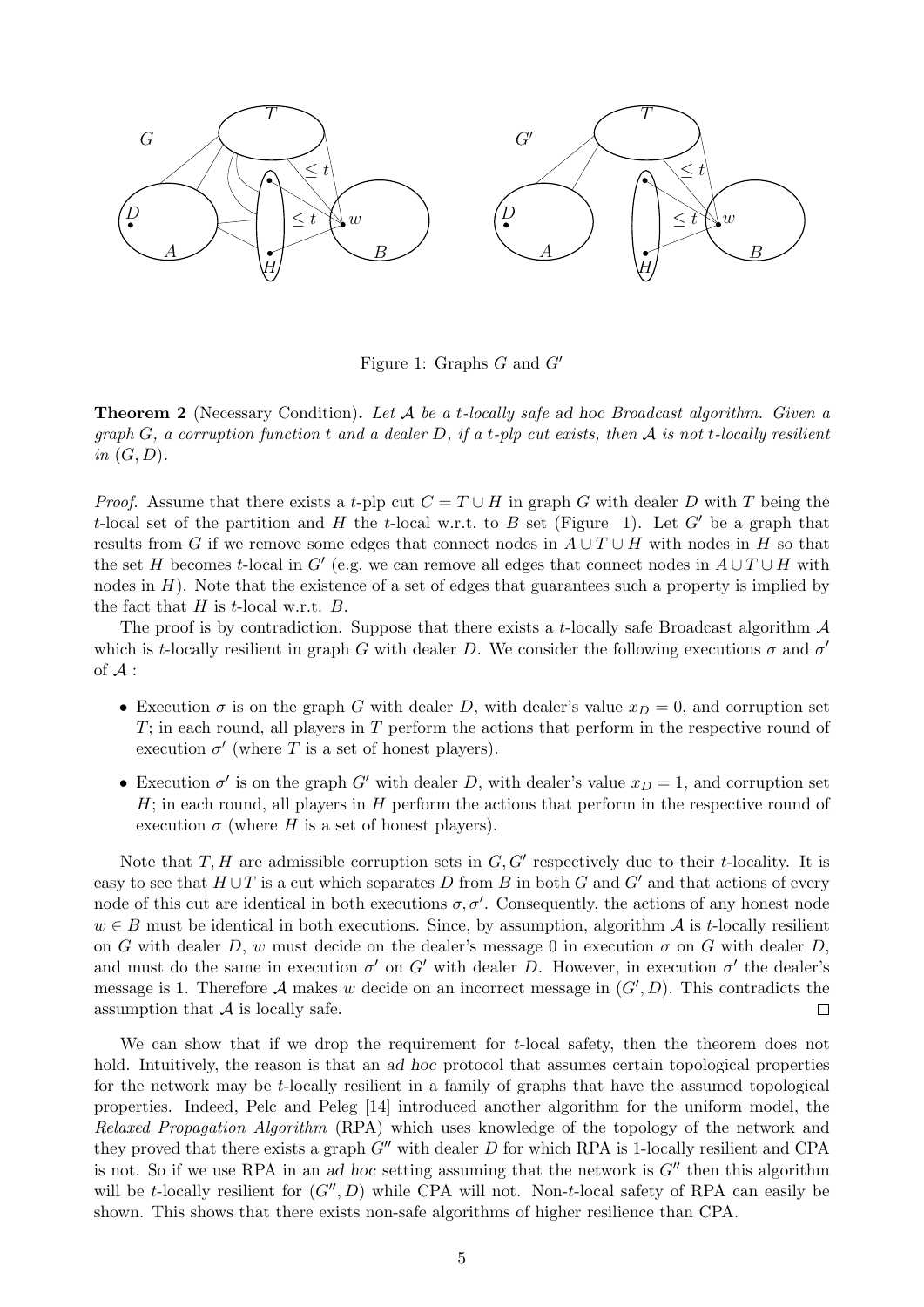Corollary 3 (CPA Uniqueness). Given a graph G and dealer D, if there exists an ad hoc Broadcast algorithm which is t-locally resilient in  $(G, D)$  and t-locally safe, then CPA is t-locally resilient in  $(G, D)$ .

Proof. Immediate from Theorems 1,2.

## 3.3 Hardness of pLPC

Ichimura and Shigeno in [8] prove that the set splitting problem, known as NP-hard [6], can be reduced to the problem of computing the minimum integer  $t$  such that a  $t$ -local pair cut exists in a graph G. By generalizing the notion of the  $t$ -local pair cut to that of  $t$ -plp cut and defining the pLPC problem analogously one can use a nearly identical proof to that of [8] and show that the pLPC problem is NP-hard. For completeness the proof is given in the appendix.

#### Theorem 4. pLPC is NP-hard.

Therefore, computing the necessary and sufficient condition for CPA to work is NP-hard. Observe that this negative result also has a positive aspect, namely that a polynomially bounded adversary is unable to compute an optimal attack unless  $P = NP$ .

## 4 Known topology Networks

#### 4.1 The Path Propagation Algorithm

Considering only safe Broadcast algorithms, the uniqueness of CPA in the ad hoc model implies that an algorithm that achieves Broadcast in cases where CPA does not, must operate under a weaker model e.g., assuming additional information on the topology of the network. It thus makes sense to consider the setting where players have full knowledge of the topology of the network. In this section we propose the *Path Propagation Algorithm* (PPA) and show that is of optimal resilience in the full-knowledge model. For convenience we will use the following notions: a set  $S \subseteq V \setminus D$  is called a *cover* of a set of paths P if and only if  $\forall p \in \mathcal{P}, \exists s \in S \text{ s.t. } s \in p \ (s \text{ is a node of } p).$  With  $tail(p)$  we will denote the last node of path p. The description of PPA follows.

## Protocol 1: Path Propagation Algorithm (PPA)

Input (for each node v): dealer's label D, graph  $G, t(v) = \max \# \text{correlations in } N(v)$ . *Message format:* pair  $(x, p)$ , where  $x \in X$  (message space), and p is a path of G (message's propagation trail).

Code for D: send message  $(x_D, D)$  to all neighbors, decide on  $x_D$  and terminate.

**Code for**  $v \neq D$ : upon reception of  $(x, p)$  from node u do:

if  $(v \in p) \vee (tail(p) \neq u)$  then discard the message else send  $(x, p||v)$  <sup>2</sup> to all neighbours. if decision $(v) \neq \bot$  then send message (decision $(v), v$ ) to all neighbors.

## function decision $(v)$

(\* dealer propagation rule \*)

if  $v \in \mathcal{N}(D)$  and v receives  $(x_D, D)$  then return  $x_D$ .

(\* honest path propagation rule \*)

if v receives messages  $(x, p_1), \ldots, (x, p_n)$  and  $\#$  t-local cover of  $\mathcal{P} = \{p_1, \ldots, p_n\}$ then return  $x$  else return  $\bot$ .

 $\Box$ 

<sup>&</sup>lt;sup>2</sup>By p||v we denote the path consisting of path p and node v, with the last node of p connected to v.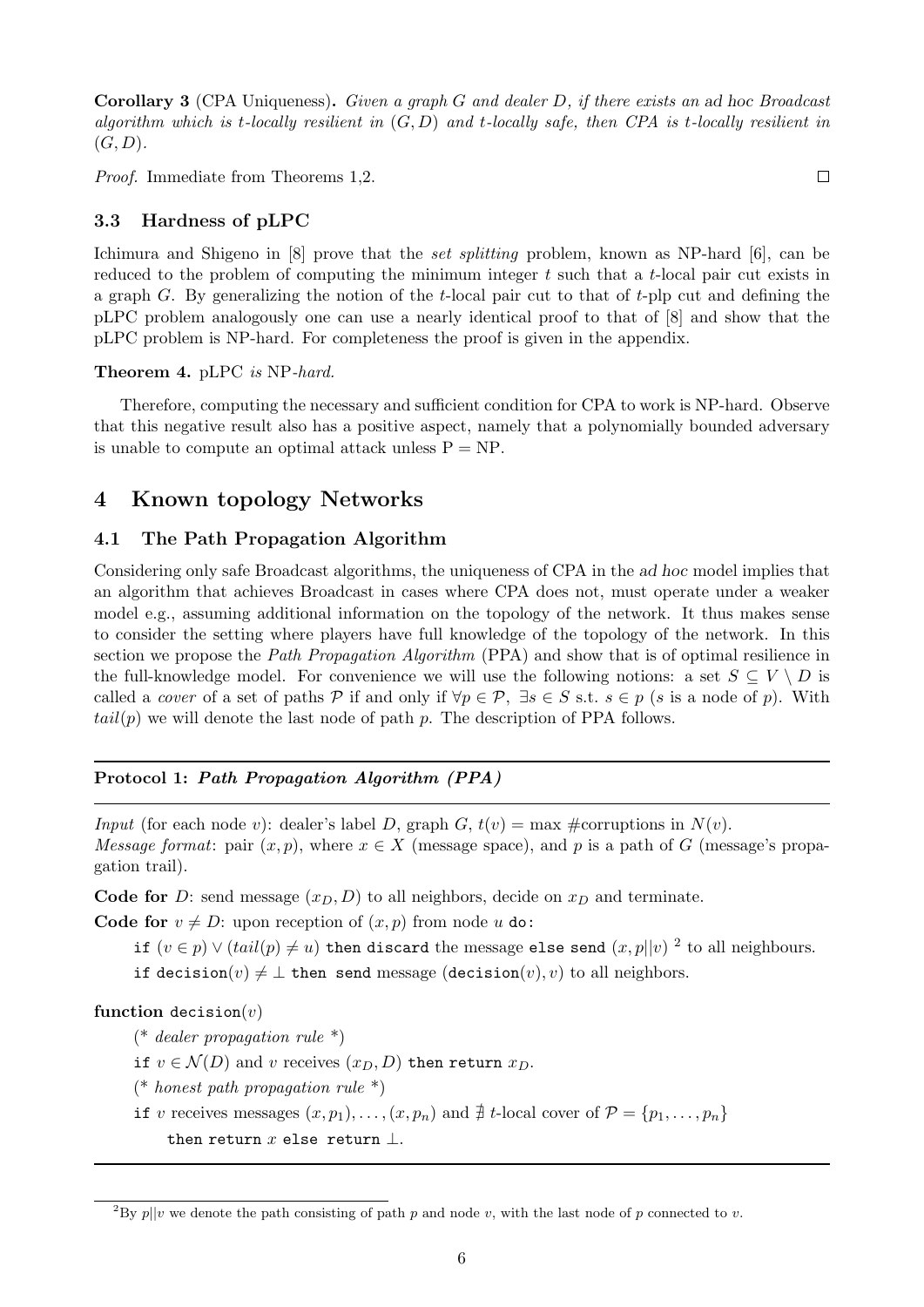The correctness of the honest path propagation rule is trivial: if a path is entirely corruption free, then value x, which is relayed through that path, is correct. Checking whether  $tail(p) \neq u$  we ensure that at least one corrupted node will be included in a faulty path. Observe that each player can check the validity of the honest path propagation rule only if it has knowledge of the corruption function t and the network's topology.

#### 4.2 A necessary and sufficient condition

We will now show that the non-existence of a t-local pair cut is a sufficient condition for PPA to achieve Broadcast in the t-locally bounded model in networks of known topology (proof in the Appendix).

**Theorem 5** (Sufficiency). Given a graph G with dealer D and corruption function t, if no t-local pair cut exists in  $(G, D)$  then all honest players will decide through PPA on  $x_D$ .

Using the same arguments as in the proof of the necessity of condition  $t < LPC(G, D)$  [14] it can be seen that the non-existence of a t-local pair cut is a necessary condition for any algorithm to achieve Broadcast under the non-uniform model.

Theorem 6 (Necessity). Given a graph G with dealer D and corruption function t, if there exists a t-local pair cut in  $(G, D)$  then there is no t-locally resilient algorithm for  $(G, D)$ .

Thus the non-existence of a t-local pair cut proves to be a necessary and sufficient condition for the existence of a t-locally resilient algorithm in both the uniform and the non-uniform model. Therefore PPA is of optimal resilience.

#### 4.3 On the hardness of Broadcast in known networks

In order to run PPA we have to be able to deduce whether a corruption-free path exists among a set of paths broadcasting the same value. Formally, given a graph  $G(V, E)$ , a set of paths  $\mathcal P$  and a node u (the one that executes  $\text{decision}(u)$ ) we need to determine whether there exists a t-local cover T of P. We call this problem the Local Path Cover Problem,  $LPCP(G, D, u, t, P)$  and show that is NP-hard (proof in the Appendix).

**Theorem 7.** It is NP-hard to compute  $LPCP(G, D, u, t, P)$ .

The above theorem implies that PPA may not be practical in some cases, since its decision rule cannot be always checked efficiently. It remains to show whether any other algorithm which has the same resiliency as PPA can be efficient. The following theorem provides an indication that the answer is negative, by showing that algorithms which behave exactly as PPA w.r.t. decision are unlikely to be efficient (proof in the Appendix).

**Theorem 8.** Assuming  $P \neq NP$ , no safe fully polynomial protocol  $\Pi$  can satisfy the following: for any graph G, dealer D, corruption function t, and admissible corruption set C executing protocol  $\Pi_C$ , a node u decides through PPA on a value x iff u will decide on x by running  $\Pi$  on  $(G, D, t, C, \Pi_C)$ .

# 5 Partial knowledge

Until now we have presented optimal resilience algorithms for Broadcast in two extreme cases, with respect to the knowledge over the network topology: the ad hoc model and the full-knowledge model. A natural question arises: is there any algorithm that works well in settings where nodes have partial knowledge of the topology?

To address this question we devise a new, generalized version of PPA that can run with partial knowledge of the topology of the network. More specifically we assume that each player  $v$  only has knowledge of the topology of a certain connected subgraph  $G_v$  of G which includes v. Namely if we consider the family G of connected subgraphs of G we use the topology view function  $\gamma: V \to \mathcal{G}$ ,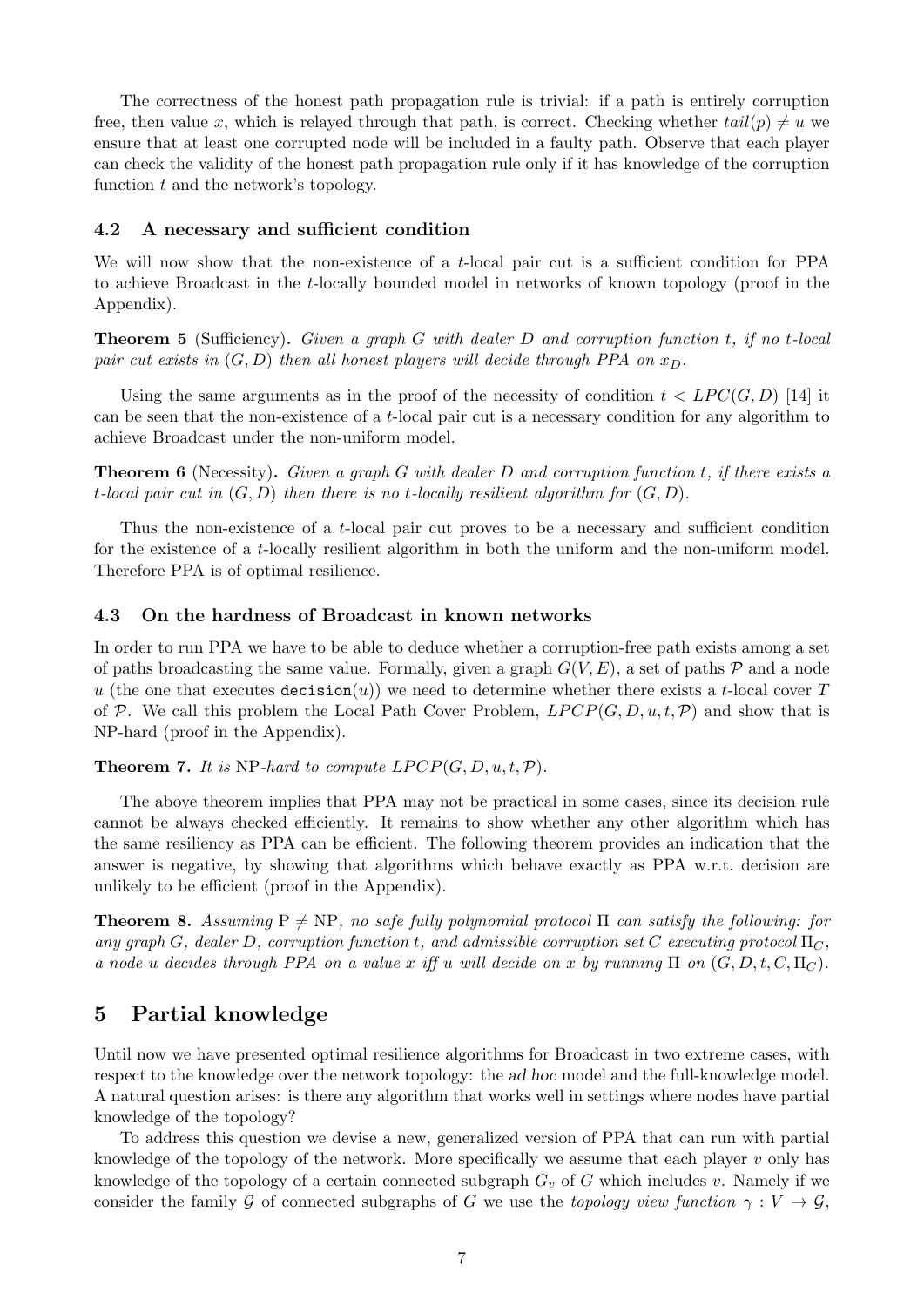where  $\gamma(v)$  represents the subgraph over which player v has knowledge of the topology. We also define the *joint view* of a set S as the subgraph  $\gamma(S)$  of G with node-set  $V(\gamma(S)) = \bigcup_{u \in S} V(\gamma(u))$ and edge-set  $E(\gamma(S)) = \bigcup_{u \in S} E(\gamma(u))$ . We will call an algorithm which achieves Broadcast for any t-local corruption set in graph G with dealer D and view function  $\gamma$ ,  $(\gamma, t)$ -locally resilient for  $(G, D)$ .

Now given a corruption function t and a view function  $\gamma$  we define the Generalized Path Propagation Algorithm (GPPA) to work exactly as PPA apart from a natural modification of the path propagation rule.

Generalized path propagation rule: Player v receives the same value x from a set  $\mathcal P$  of paths that are completely inside  $\gamma(v)$  and is able to deduce (from the topology) that no t-local cover of P exists.

**Remark.** Note that GPPA generalizes both CPA and PPA. Indeed, if  $\forall v \in V$ ,  $\gamma(v) = \mathcal{N}(v)$ , then GPPA(G, D, t,  $\gamma$ ) coincides with CPA(G, D, t). If, on the other hand,  $\forall v \in V$ ,  $\gamma(v) = G$  then  $GPPA(G, D, t, \gamma)$  coincides with  $PPA(G, D, t)$ .

We also notice that, quite naturally, as  $\gamma$  provides more information for the topology of the graph, resilience increases, with CPA being of minimal resilience in this family of algorithms, and PPA achieving maximal resilience.

To prove necessary and sufficient conditions for GPPA being t-locally resilient we need to generalize the notion of t-plp cut as follows:

**Definition 7** (type 1  $(\gamma, t)$ -partial local pair cut). Let C be a cut of G, partitioning  $V \setminus C$  into sets  $A, B \neq \emptyset$  s.t.  $D \in A$ . C will be called a type 1  $(\gamma, t)$ -partial local pair cut (plp1 cut) if there exists a partition  $C = C_1 \cup C_2$  s.t.  $C_1$  is t-local and  $C_2$  is t-local in the graph  $\gamma(B)$ .

**Definition 8** (type 2  $(\gamma, t)$ -partial local pair cut). Let C be a cut of G, partitioning  $V \setminus C$  into sets  $A, B \neq \emptyset$  s.t.  $D \in A$ . C will be called a type 2  $(\gamma, t)$ -partial local pair cut (plp2 cut) if there exists a partition  $C = C_1 \cup C_2$  s.t.  $C_1$  is t-local and  $\forall u \in B$ ,  $C_2 \cap N(u)$  is t-local in the graph  $\gamma(u)$ .

We can now show the following two theorems. The proofs build on the techniques presented for CPA and PPA and are included in the Appendix.

**Theorem 9** (sufficient condition). Let t be corruption function and  $\gamma$  be a view function, if no  $(\gamma, t)$ -plp2 cut exists in G with dealer D then  $GPPA(G, D, t, \gamma)$  is  $(\gamma, t)$ -locally resilient for G, D.

**Theorem 10** (necessary condition). Let t be a corruption function,  $\gamma$  be a view function and A be a t-locally safe ad hoc Broadcast algorithm. If a  $(\gamma, t)$ -plp1 cut exists in graph G with dealer D, then A is not  $(\gamma, t)$ -locally resilient for  $G, D$ .

One can argue that increased topology knowledge implies increased resilience for GPPA compared to CPA; for example, the sufficient condition of GPPA holds in settings where the sufficient condition of CPA does not hold. An overview of our results concerning the t-local model with respect to the level of topology knowledge appears in Figure 2.

Notice that the reason for which GPPA is not optimal is that nodes in  $\gamma(v)$  do not share their knowledge of topology. An optimal resilience protocol would probably include exchange of topological knowledge among players.

## 6 General Adversary

Hirt and Maurer in [7] study the security of multiparty computation protocols with respect to an adversary structure, that is, a family of subsets of the players; the adversary is able to corrupt one of these subsets. More formally,

A structure  $\mathcal Z$  for the set of players V is a monotone family of subsets of V, i.e.  $\mathcal Z \subseteq 2^V$ , where all subsets of Z are in  $\mathcal{Z}$  if  $Z \in \mathcal{Z}$ .

Let us now redefine some notions that we have introduced in this paper in order to extend our results to the case of a general adversary. We will call an algorithm that achieves Broadcast for any corruption set  $T \in \mathcal{Z}$  in graph G with dealer D,  $\mathcal{Z}\text{-}resilient$ . We next generalize the notion of a t-local pair cut.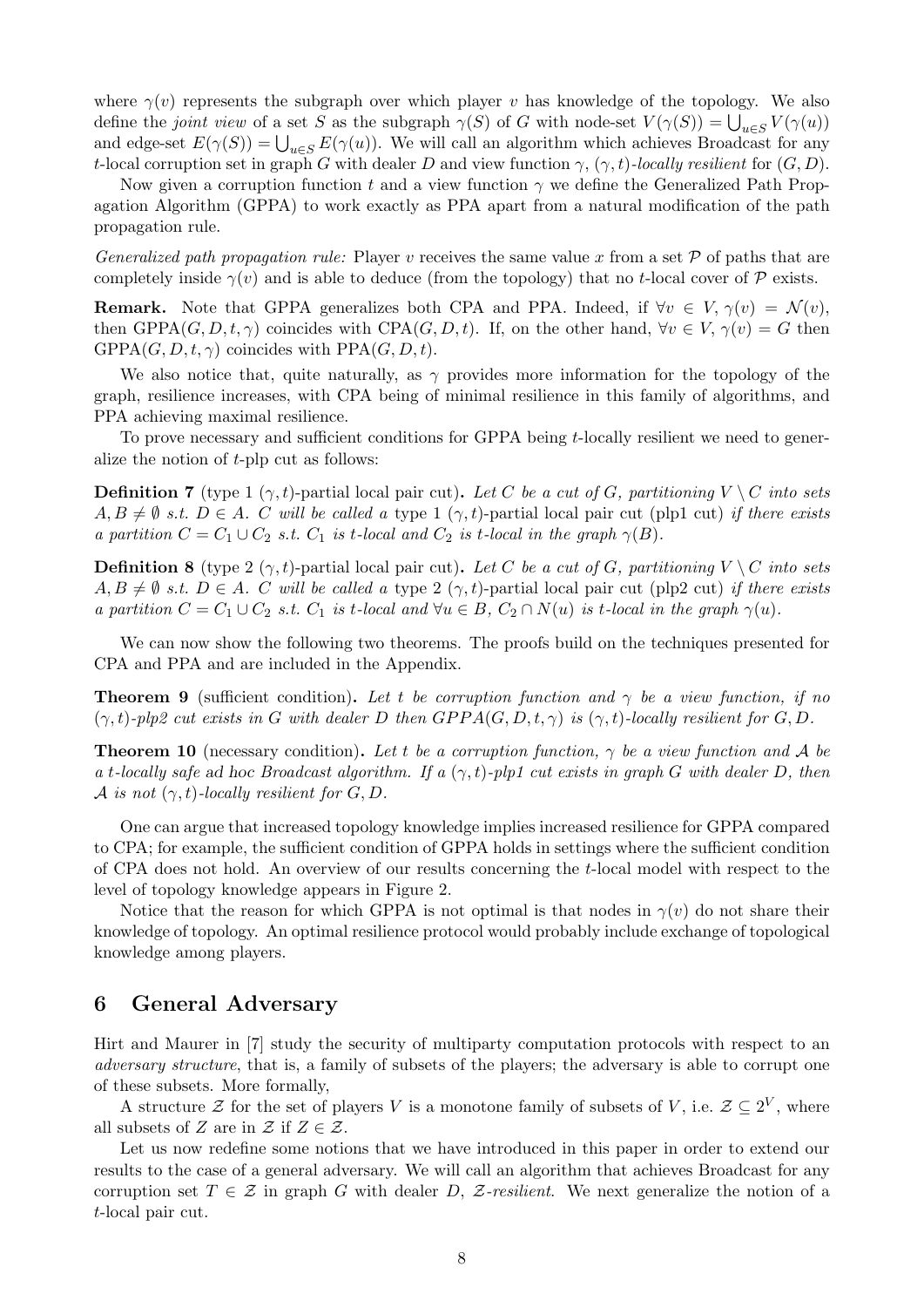

Figure 2: Overview of conditions concerning the existence of t-locally resilient algorithms with respect to the level of topology knowledge. Note that  $\mathcal G$  refers to the family of pairs  $(G, D)$ .

**Definition 9** (Z-pair cut). A cut C of G for which there exists a partition  $C = C_1 \cup C_2$  and  $C_1, C_2 \in \mathcal{Z}$  is called a  $\mathcal{Z}$ -pair cut of G.

#### Known Topology Networks

We adapt PPA in order to address the Broadcast problem under a general adversary. The Generalized  $Z$ -PPA algorithm can be obtained by a modification of the path propagation rule of PPA (Protocol 1).

 $Z$ -PPA Honest Path Propagation Rule: player v receives the same value x from a set P of paths and is able to deduce that for any  $T \in \mathcal{Z}, T$  is not a cover of  $\mathcal{P}$ .

Moreover, the following theorems can be easily shown using essentially the same proofs as for Theorems 5, and 6 and replacing the notion of t-local pair cut with that of  $\mathcal{Z}\text{-pair}$  cut.

**Theorem 11** (Sufficiency). Given a graph G, dealer D, and an adversary structure  $\mathcal{Z}$ , if no  $\mathcal{Z}$ -pair cut exists, then all honest players will decide on  $x_D$  through  $\mathcal{Z-PPA}$ .

**Theorem 12** (Necessity). Given a graph G, dealer D, and an adversary structure Z, if there exists a Z-pair cut then there is no Z-resilient Broadcast algorithm for  $(G, D)$ .

#### Ad Hoc Networks

Since in the ad hoc model the players know only their own labels, the labels of their neighbors and the label of the dealer it is reasonable to assume that a player has only local knowledge on the actual adversary structure  $Z$ . Specifically, given the actual adversary structure  $Z$  we assume that each player v knows only the *local adversary structure*  $\mathcal{Z}_v = \{A \cap \mathcal{N}(v) : A \in \mathcal{Z}\}.$ 

As in known topology networks, we can describe a generalized version  $Z$ -CPA of CPA, which is an ad hoc Broadcast algorithm for the general adversary model. In particular, we modify step (3) of CPA (Protocol 2) in the following way.

 $Z$ -CPA Certified Propagation Rule: if a node v is not a neighbor of the dealer, then upon receiving the same value x from all its neighbors in a set  $N \subseteq \mathcal{N}(v)$  s.t.  $N \notin \mathcal{Z}_v$ , it decides on value x.

In order to argue about the topological conditions which determine the effectiveness of  $Z$ -CPA we generalize the notion of partial t-local pair cut.

**Definition 10** (Z-partial pair cut). Let C be a cut of G partitioning  $V \setminus C$  into sets  $A, B \neq \emptyset$  s.t.  $D \in A$ . C is a Z-partial pair cut (Z-pp cut) if there exists a partition  $C = C_1 \cup C_2$  with  $C_1 \in \mathcal{Z}$ and  $\forall u \in B$ ,  $\mathcal{N}(u) \cap C_2 \in \mathcal{Z}_u$ .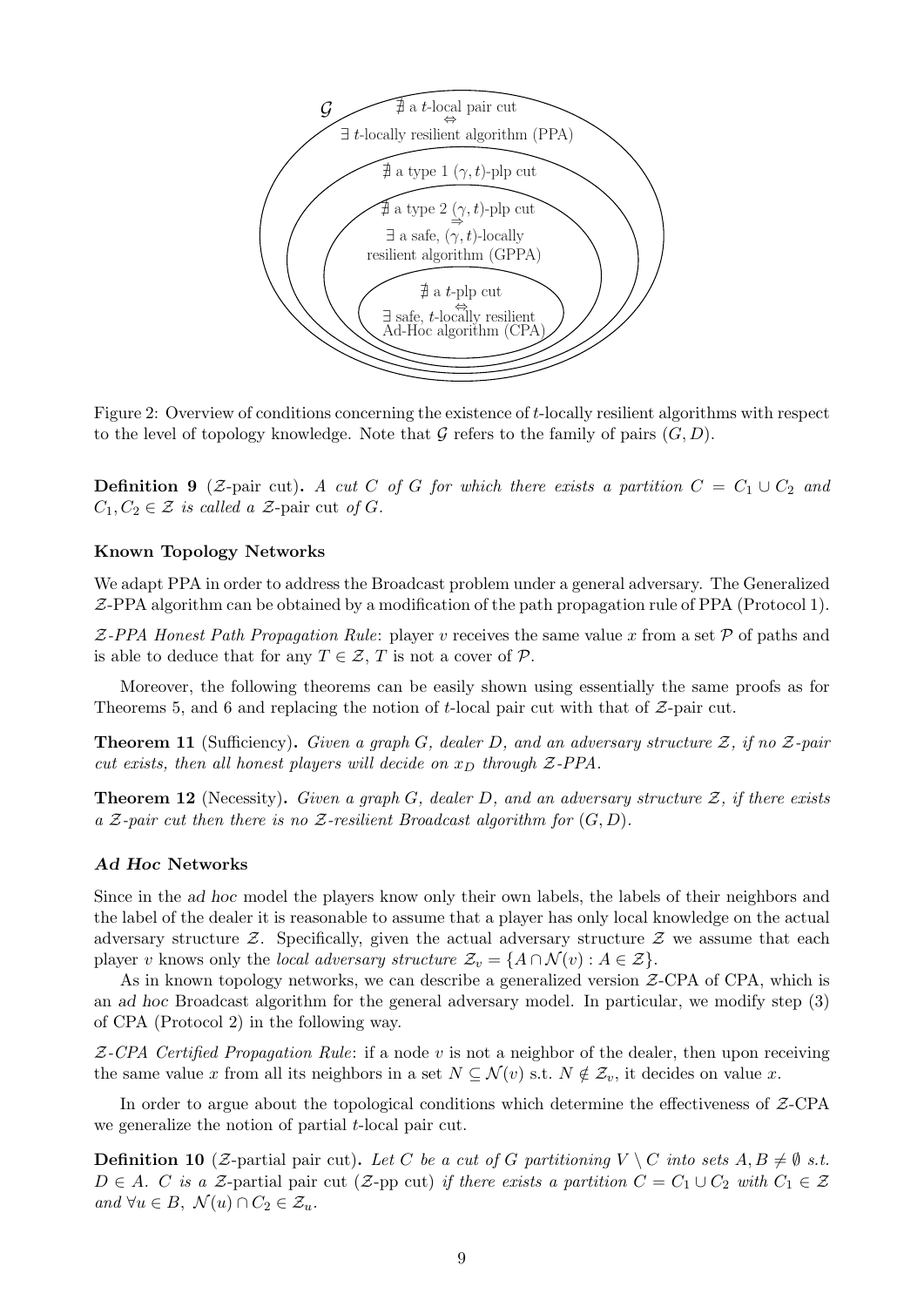Analogously to CPA Uniqueness, we can now prove  $Z$ -CPA Uniqueness in the general adversary model (proofs in Appendix).

**Theorem 13** (Sufficient Condition). Given a graph G, dealer D, and an adversary structure  $Z$ , if no  $\mathcal{Z}\text{-}pp$  cut exists, then  $\mathcal{Z}\text{-}CPA$  is  $\mathcal{Z}\text{-}resilient$ .

**Theorem 14** (Necessary Condition). Let A be a safe ad hoc Broadcast algorithm. Given a graph G, dealer D, and an adversary structure  $\mathcal{Z}$ , if a  $\mathcal{Z}$ -pp cut exists then  $\mathcal{A}$  is not  $\mathcal{Z}$ -resilient for  $G, D$ .

**Complexity of**  $Z$ **-CPA.** Regarding the computational complexity of  $Z$ -CPA one can observe that it is polynomial if and only if for every player v there exists a polynomial (w.r.t. the size of  $G$ ) algorithm B which given a set  $S \subseteq \mathcal{N}(v)$  decides whether  $S \in \mathcal{Z}_v$ . Since  $\mathcal{Z}\text{-CPA}$  is clearly polynomial in round complexity and communication complexity, if such an algorithm  $\beta$  exists,  $\beta$ -CPA is fully polynomial.

# 7 Dealer Corruption

We have studied the problem of Broadcast in the case where the dealer is honest. In order to address the general case in which the dealer may also be corrupted one may observe that for a given adversary structure  $\mathcal Z$  and graph  $G, \mathcal Z$ -resilient Broadcast in ad hoc networks can be achieved if the following conditions both hold:

- 1.  $\sharp Z_1, Z_2, Z_3 \in \mathcal{Z}$  s.t.  $Z_1 \cup Z_2 \cup Z_3 = V$ .
- 2.  $\forall v \in V$  there does not exist a Z-pp cut for G with dealer v.

Condition 1 was proved by Hirt and Maurer [7] sufficient and necessary for the existence of secure multiparty protocols in complete networks.  $Z$ -resilient Broadcast in the general case where the network is incomplete can be achieved by simulating any protocol for complete graphs (e.g. the protocol presented in [4]) as follows: each one-to-many transmission is replaced by an execution of  $Z$ -CPA. It is not hard to see that the conjunction of the above two conditions is necessary and sufficient for Broadcast in incomplete networks in the case of corrupted dealer. Similarly in networks of known topology, there exists a  $\mathcal{Z}\text{-resilient Broadcast algorithm if condition 1 holds and for every}$  $v \in V$  a  $\mathcal{Z}$ -pair cut does not exist for graph G with dealer v. Naturally, the above observations hold also in the special case of a locally bounded adversary.

# 8 Open questions

A number of questions arise from the results presented in this paper:

- Necessary and sufficient criteria for Broadcast on known topology and ad-hoc networks are NP-hard to compute. So what is the best attack a polynomially bounded adversary could deploy? Similar issues may be raised from the point of view of system designers. Defining a meaningful approximation objective is essential in answering such questions.
- We conjecture that in the known topology locally bounded setting no safe, fully polynomial algorithm can achieve optimal resiliency. We have provided an indication towards proving this.
- Regarding the partial knowledge model discussed in Section 5, GPPA is not of optimal resilience. Devising an algorithm with this property would be of great interest, especially in the general adversary model. One direction towards this, is to consider discovering network topology under a Byzantine adversary, as studied in [13, 3].
- In the ad hoc general adversary setting, we proved that  $Z$ -CPA is unique, thus having optimal resilience. We conjecture that it is also unique w.r.t. polynomial time complexity, i.e., if a safe protocol achieves Broadcast in polynomial time then so does Z-CPA.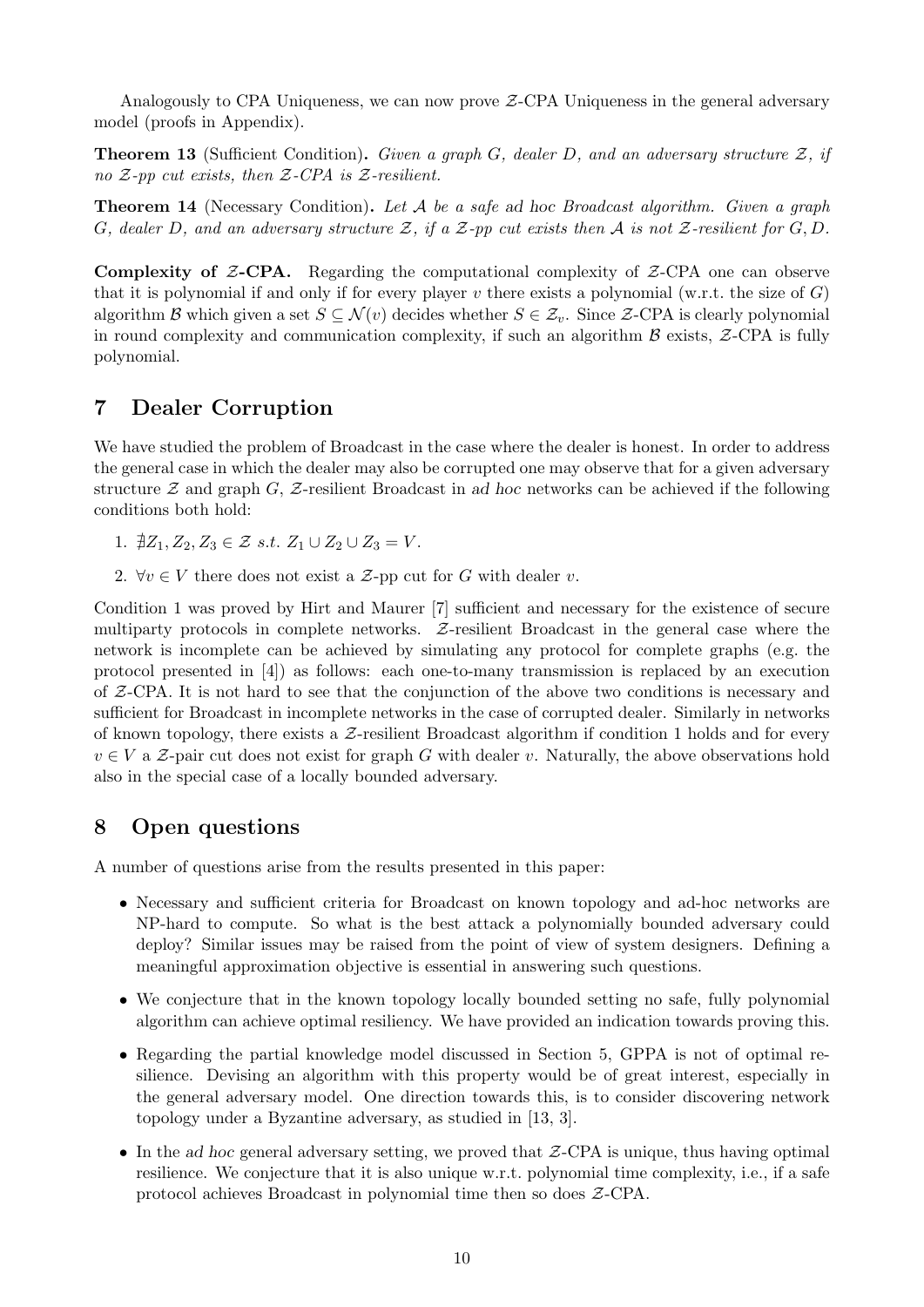# References

- [1] Danny Dolev. The byzantine generals strike again. J. Algorithms, 3(1):14–30, 1982.
- [2] Danny Dolev, Cynthia Dwork, Orli Waarts, and Moti Yung. Perfectly secure message transmission. J. ACM, 40(1):17–47, January 1993.
- [3] Shlomi Dolev, Omri Liba, and Elad Michael Schiller. Self-stabilizing byzantine resilient topology discovery and message delivery - (extended abstract). In Vincent Gramoli and Rachid Guerraoui, editors, NETYS, volume 7853 of Lecture Notes in Computer Science, pages 42–57. Springer, 2013.
- [4] Matthias Fitzi and Ueli M. Maurer. Efficient byzantine agreement secure against general adversaries. In Shay Kutten, editor, DISC, volume 1499 of Lecture Notes in Computer Science, pages 134–148. Springer, 1998.
- [5] Juan A. Garay and Yoram Moses. Fully polynomial byzantine agreement for  $n > 3t$  processors in  $t + 1$  rounds. *SIAM J. Comput.*,  $27(1):247-290$ , 1998.
- [6] M. R. Garey and David S. Johnson. Computers and Intractability: A Guide to the Theory of NP-Completeness. W. H. Freeman, 1979.
- [7] Martin Hirt and Ueli M. Maurer. Complete characterization of adversaries tolerable in secure multi-party computation (extended abstract). In James E. Burns and Hagit Attiya, editors, PODC, pages 25–34. ACM, 1997.
- [8] Akira Ichimura and Maiko Shigeno. A new parameter for a broadcast algorithm with locally bounded byzantine faults. Inf. Process. Lett., 110(12-13):514–517, 2010.
- [9] Chiu-Yuen Koo. Broadcast in radio networks tolerating byzantine adversarial behavior. In Soma Chaudhuri and Shay Kutten, editors, PODC, pages 275–282. ACM, 2004.
- [10] M V N Ashwin Kumar, Pranava R. Goundan, K Srinathan, and C. Pandu Rangan. On perfectly secure communication over arbitrary networks. In Proceedings of the twenty-first annual symposium on Principles of distributed computing, PODC '02, pages 193–202, New York, NY, USA, 2002. ACM.
- [11] Leslie Lamport, Robert E. Shostak, and Marshall C. Pease. The byzantine generals problem. ACM Trans. Program. Lang. Syst., 4(3):382–401, 1982.
- [12] Chris Litsas, Aris Pagourtzis, and Dimitris Sakavalas. A graph parameter that matches the resilience of the certified propagation algorithm. In Jacek Cichon, Maciej Gebala, and Marek Klonowski, editors, ADHOC-NOW, volume 7960 of Lecture Notes in Computer Science, pages 269–280. Springer, 2013.
- [13] Mikhail Nesterenko and Sébastien Tixeuil. Discovering network topology in the presence of byzantine faults. IEEE Trans. Parallel Distrib. Syst., 20(12):1777–1789, 2009.
- [14] Andrzej Pelc and David Peleg. Broadcasting with locally bounded byzantine faults. Inf. Process. Lett., 93(3):109–115, 2005.
- [15] Lewis Tseng and Nitin H. Vaidya. Iterative approximate byzantine consensus under a generalized fault model. In Davide Frey, Michel Raynal, Saswati Sarkar, Rudrapatna K. Shyamasundar, and Prasun Sinha, editors, ICDCN, volume 7730 of Lecture Notes in Computer Science, pages 72–86. Springer, 2013.
- [16] Lewis Tseng, Nitin H. Vaidya, and Vartika Bhandari. Broadcast using certified propagation algorithm in presence of byzantine faults. CoRR, abs/1209.4620, 2012.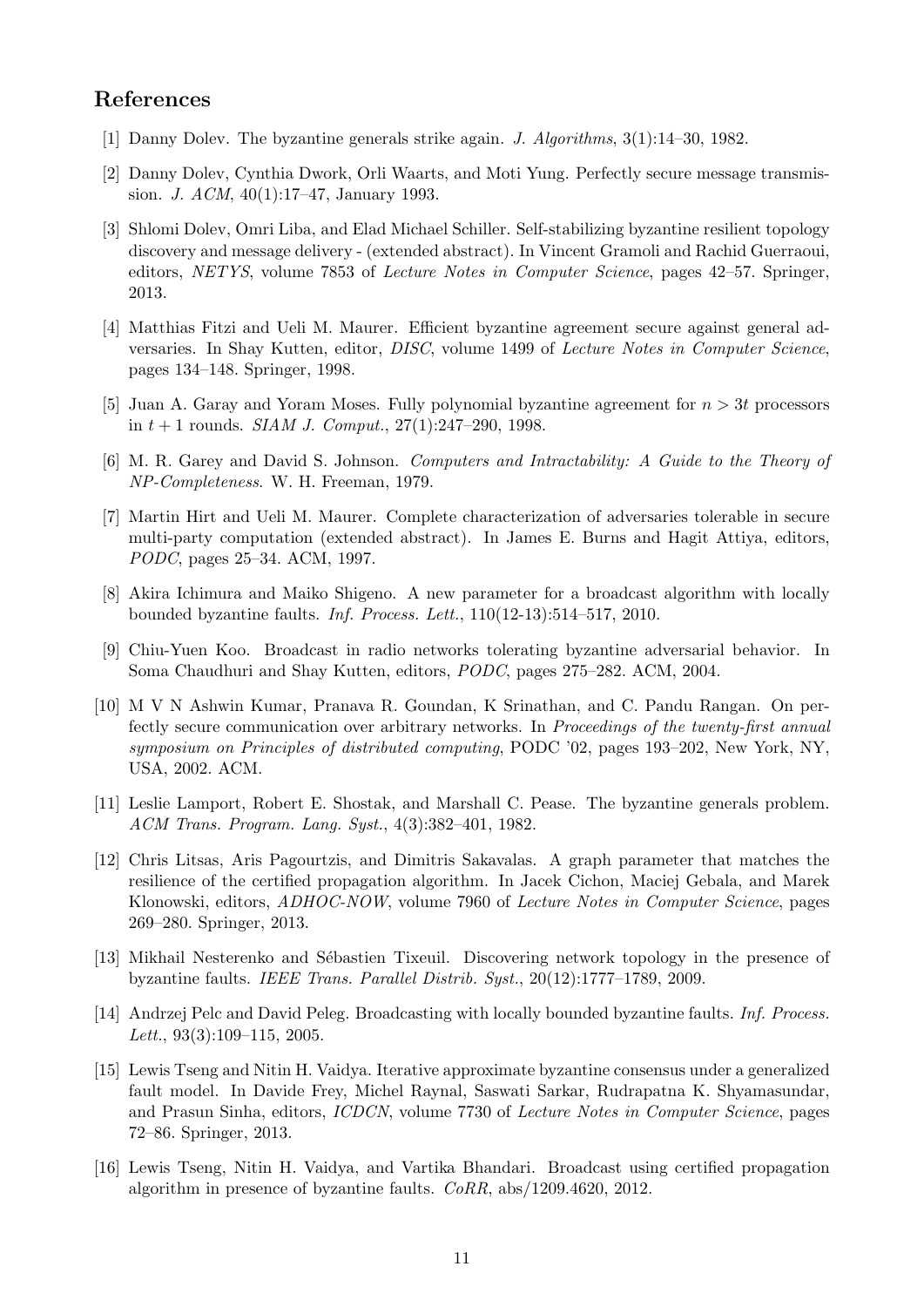# Appendix

# A The Certified Propagation Algorithm

Protocol 2: Certified Propagation Algorithm (CPA) for the Non-Uniform Model

*Input* (for each node v): Dealer's label D, labels of v's neighbors, corruption bound  $t(v)$ . *Message format:* A single value  $x \in X$ .

Code for D: send value  $x_D \in X$  to all neighbors, decide on  $x_D$  and terminate.

Code for  $v \in \mathcal{N}(D)$ : upon reception of  $x_D$  from the dealer, decide on  $x_D$ , send it to all neighbors and terminate.

 $(*$  certified propagation rule  $*)$ 

Code for  $v \notin \mathcal{N}(D) \cup D$ : upon reception of  $t(v) + 1$  messages with the same value x from  $t(v) + 1$ distinct neighbors, decide on  $x$ , send it to all neighbors and terminate.

## B Proof of Theorem 4

*Proof.* We show that the set splitting problem known as NP-hard [6] can be reduced to the  $pLPC$ problem. Given a collection  $S$  of 3-element subsets of a finite set  $X$ , the set splitting problem asks whether there is a partition of X into two subsets  $X_1$  and  $X_2$  such that no subset in S is entirely contained in either  $X_1$  or  $X_2$ . Let  $S+$  be a multiple collection adding dummy subsets  $\{v\}$  to S such that the cardinality of  $\{s \in S + : v \in s\}$  is at least six for each  $v \in X$ . A complete graph with vertex set  $S+$  and a copy of it are denoted by  $K_{S+}$  and  $K'_{S+}$ , respectively. We construct a graph  $G_{SSP}$  with vertex set  $V(G_{SSP}) = V(K_{S+}) \cup V(K'_{S+}) \cup X$  and edge set  $E(G_{SSP}) =$  $E(K_{S+}) \cup E(K'_{S+}) \cup \{(v, s), (v, s') : v \in X, s \in S+, v \in s\}$ , where s is a node in  $V(K'_{S+})$  which is a copy of  $s \in S<sub>+</sub>$ . If a subgraph of  $G_{SSP}$  deleting  $C(\subseteq V(G_{SSP}))$  has at least two connected components and  $X \setminus C \neq \emptyset$ , C contains  $\mathcal{N}(v) \cap V(K_{S+})$  or  $\mathcal{N}(v) \cap V(K'_{S+})$  for some  $v \in X$ . Since each  $v \in X$  has at least six neighbor in both  $V(K_{S+})$  and  $V(K'_{S+})$ , C is a t-local pair side cut with  $t > = 3$ . We next consider the case of  $C = X$ . We can partition X into two 2-local sets in  $G_{SSP}$ , if and only if the set splitting problem has a desired partition X1 and X2. Therefore, we have  $pLPC(G_{SSP}, 2) = true$ , if and only if the set splitting problem has a desired partition. Now we can easily show that NP-hardness for  $pLPC(G, t)$  without a dealer implies NP-hardness for the case with a dealer. If  $pLPC(G, t, D)$  could be solved with a polynomial-time algorithm then solving  $pLPC(G, t, v)$  for every node in V would suffice to build a polynomial algorithm for  $pLPC(G, t)$ which is a contradiction. Therefore to compute  $pLPC(G, t, D)$  is NP-hard.  $\Box$ 

## C Proof of Theorem 5

*Proof.* All players in  $\mathcal{N}(D)$  decide due to the *dealer propagation rule*, since the dealer is honest. We next show the rest of the players will decide due to the honest path propagation rule.

Let v be any player in  $V \setminus \mathcal{N}(D)$  and assume that no t-local pair cut exist in  $(G, D)$  exist. Let T be a t-local set and consider the execution  $\sigma_T$  of PPA where T is the corruption set. Let P be the set of all paths connecting D with v and are composed entirely by nodes in  $V \setminus T$  (honest nodes). Observe that  $P \neq \emptyset$ , otherwise T is a cut separating D from v and T is trivially a t-local pair cut, a contradiction. Since paths in  $\mathcal P$  are entirely composed by honest nodes it is easy to see that v will receive the correct value through all paths in P.

We next prove that under any t-local corruption set  $T'$  at least one path in  $P$  is completely corruption free.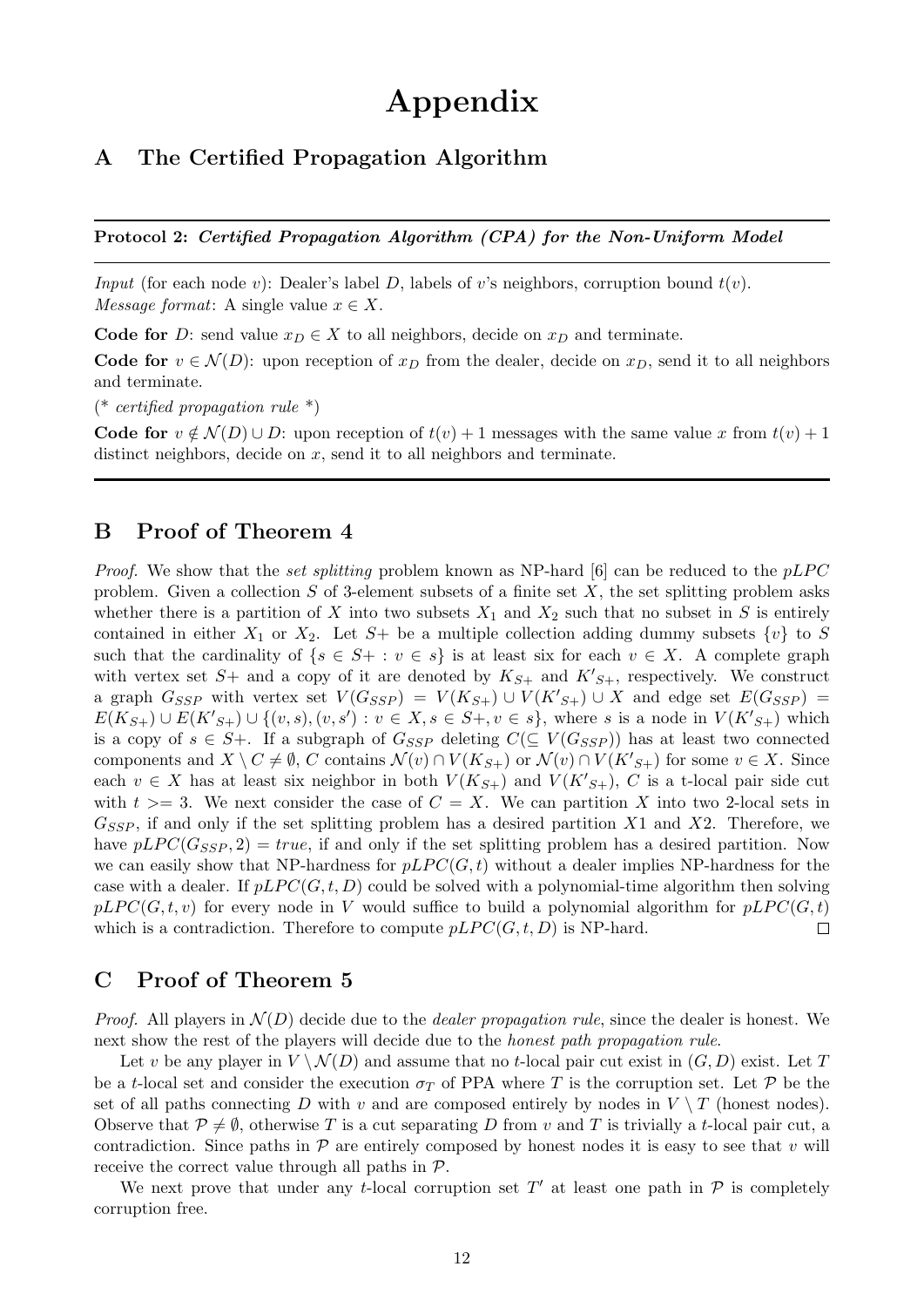

Figure 3: An instance of the reduction graph G for variables  $\{x_1, x_2, x_3\}$  and clause  $c_1 = \{x_1 \vee x_2 \vee x_3\}$  $\neg x_3$ .

Assume that  $\exists T' : t\text{-local cover of } P$ . Then obviously  $T \cup T'$  is a cut separating D from v, since every path that connects D with v contains at least a node in  $T \cup T'$ . Moreover the cut  $T \cup T'$ can be partitioned in the sets  $T \setminus T'$ ,  $T'$  which are trivially t-local and thus,  $T \cup T'$  is a t-local pair cut, a contradiction. Hence, under any t-local corruption set  $T'$  at least one path in  $P$  is entirely corruption free.

Consequently, in execution  $\sigma_T$ , node v will receive the correct value through every path in P along with the corresponding propagation trail and will decide on the correct value due to the honest path propagation rule, because  $P$  is not covered by any t-local set. Moreover honest nodes will not decide on the wrong value due to this rule, because the set of paths transmitting this value will always have a t-local cover (the corruption set  $T$ ).  $\Box$ 

## D Proof of Theorem 7

*Proof.* We will describe a reduction from  $3SAT$  to  $LPCP(G, D, u, t, P)$ . For every variable  $x_i$  we construct a gadget  $G_{x_i}$  shown on the left of Figure 3. We will make use of a parameter  $\mu$  that will serve as a constant corruption function (that is, our hardness result holds even for the uniform model). We will use several copies of the complete graphs  $K_{\mu+1}$  and  $K_{2\mu}$ . Node D is connected to every vertex of a  $K_{\mu+1}$  copy. Every vertex of that  $K_{\mu+1}$  copy is connected with the 'upper'  $\mu$ vertices of a  $K_{2\mu}$  copy; let us call this 'upper' node set  $X_i$ . Symmetrically for the lower part, node u is connected to every vertex of another  $K_{\mu+1}$  copy and every vertex of that  $K_{\mu+1}$  copy is connected to the 'lower'  $\mu$  vertices of  $K_{2\mu}$ , let us call this set  $X'_i$ . Now assuming that  $\mathcal P$  contains those paths in  $G_{x_i}$  that are of length 5 and connect D to u (and no other path in  $G_{x_i}$ ) it is easy to show that :

**Lemma 15.** If  $LPCP(G, D, u, \mu, \mathcal{P}) = 1$  with  $\mu$ -local cover T, then either  $X_i \subseteq T$  or  $X_i' \subseteq T$ .

 $T \cap G_{x_i}$  is a cut of  $G_{x_i}$ . Since the only  $\mu$ -local cuts in  $G_{x_i}$  are  $X_i$  and  $X'_i$ , the claim is immediate. Now for every clause  $c_i = c_{i_1} \vee c_{i_2} \vee c_{i_3}$  in C we construct the gadget shown on the right of Figure 3. Node D is connected to every vertex of  $K_{\mu+1}$ . Every vertex of  $K_{\mu+1}$  is connected to the first literal of the clause, say  $l_{i_1}$ . Literal  $l_{i_1}$  is connected to  $l_{i_2}$ , and  $l_{i_2}$  to  $l_{i_3}$ . And symmetrically,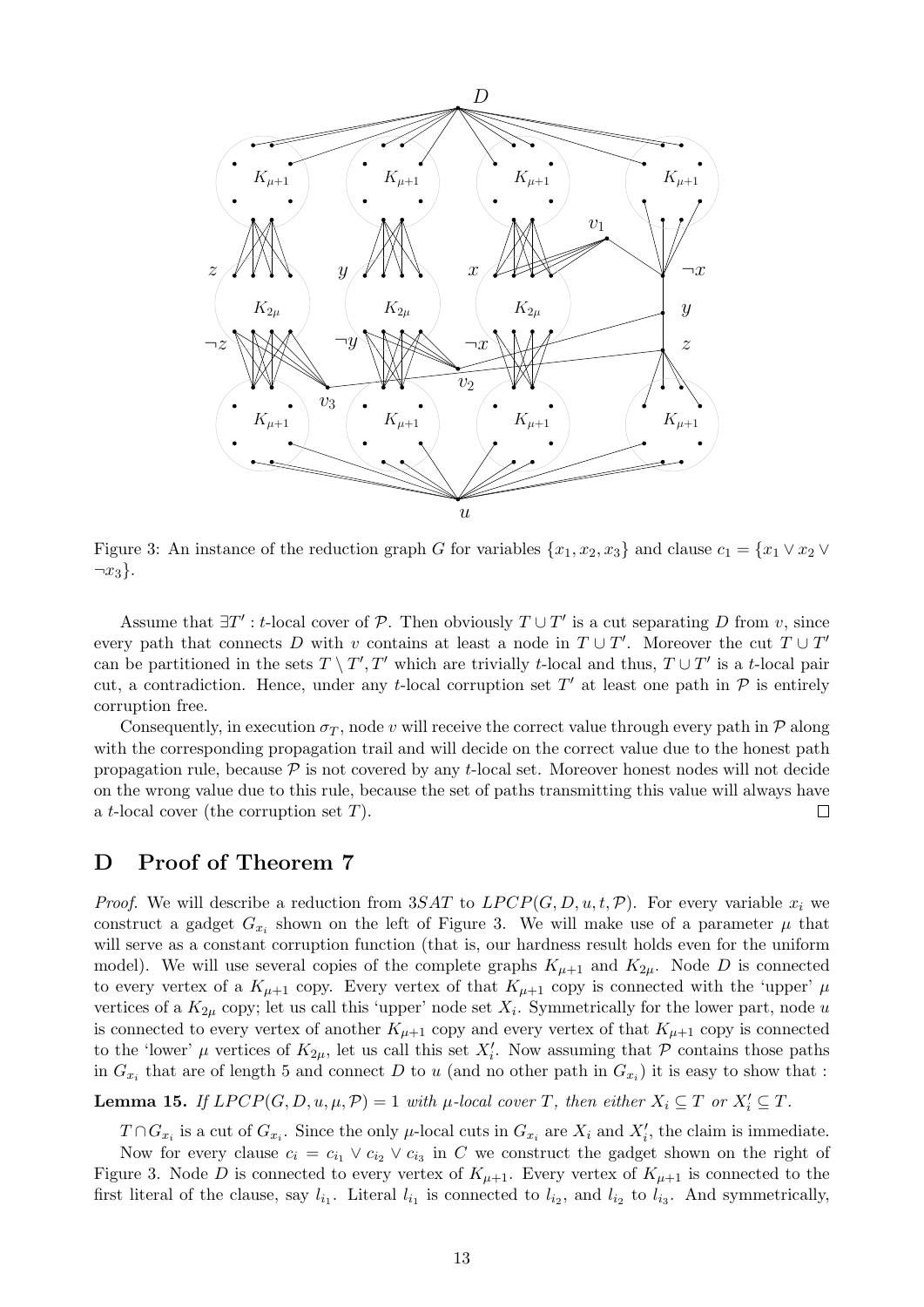node u is connected to every vertex of another copy of  $K_{\mu+1}$  and every vertex of  $K_{\mu+1}$  is connected to  $l_{i_3}$ . Let us call this subgraph of G,  $G_{c_i}$ . Assuming that all paths from D to u of length 6 that go through  $G_{c_i}$  are contained in  $P$  we show that:

**Lemma 16.** if  $LPCP(G, D, u, \mu, \mathcal{P}) = 1$  with  $\mu$ -local cover T, then  $l_{i_1} \in T$  or  $l_{i_2} \in T$  or  $l_{i_3} \in T$ .

The proof is by contradiction: if no  $l_{i_j}$  node belongs to T, then it must be  $K_{\mu+1} \subseteq T$ , contradicting the t-locality of T.

The last thing we need to establish is that if  $X_i \subseteq T$  (respectively  $X'_i \subseteq T$ ), no  $\neg x_i$  (resp.  $x_i$ ) literal of  $G_{c_j}$  is in T. We achieve this by adding a node  $v_{ij}$  connecting  $X_i$  (resp.  $X'_i$ ) to  $\neg x_i$  (resp.  $x_i$ ) for each appearance of these literals in some  $G_{c_j}$ . The following holds because If both  $X_i$  and  $\neg x_i$  are in T, then T is not  $\mu$ -local since  $|N(v_{ij}) \cap T| = \mu + 1$ .

**Lemma 17.** If  $LPCP(G, D, u, \mu, \mathcal{P}) = 1$  with  $\mu$ -local cover T, then  $X_i \subseteq T$  (resp.  $X'_i \subseteq T$ )  $\Rightarrow \neg x_i \notin T$ T (resp.  $x_i \notin T$ ).

So for graph G that is constructed as described above and for path set  $\mathcal P$  consisting of the paths used for proving Lemmata 15 and 16 we have that  $LPCP(G, D, u, \mu, \mathcal{P}) = 1$  iff there exists a truth assignment A which makes every clause in C true. The ' $\Rightarrow$ ' direction follows from the lemmata proved above. The truth assignment A is constructed as follows: if  $X_i \subseteq T$  (resp.  $X'_i \subseteq T$ ) then  $\neg x_i$ (resp.  $x_i$ ) is true in A. The ' $\Leftarrow$ ' direction comes naturally by setting T contain  $X_i$  if  $x_i$  is true by A, otherwise T contains  $X_i'$ ; T also contains all literals in  $G_{c_j}$  that are set true by A. Then T is a  $\mu$ -local cover of P and  $LPCP(G, D, u, \mu, \mathcal{P}) = 1$ .  $\Box$ 

# E Proof of Theorem 8

*Proof.* We will show that if such  $\Pi$  existed then it would be a polynomial time solver for the 3-SAT problem. Let us consider what happens when Π is run on the graph G that we used in the proof of Theorem 7, with dealer D and the corrupted nodes being the ones that connect the "clause" gadgets with the "variable" gadgets (e.g.  $C = \{v_1, v_2, v_3\}$  in Figure 3). The adversary protocol  $\Pi_C$  is: the corrupted nodes don't send or relay any messages.

The 3-SAT instance used to make G has a solution iff  $LPCP(G, D, u, t, \mathcal{P}) = 1$ , i.e. a  $\mu$ -local cover  $C_1$  on  $P$  exists, where  $P$  is the set of paths we used in the proof of Theorem 7. It can be seen from the decision rule of PPA that, while running PPA on  $G, u$  will not decide on any value iff a  $\mu$ -local cover  $C_1$  on  $\mathcal P$  exists. Moreover a node u does not decide through PPA on a value x iff u does not decide on x by running  $\Pi$  on  $(G, D, t, C, \Pi_C)$ .

So u decides on  $x_D$  while running  $\Pi$  on  $G$ , with dealer  $D$  and corruption set  $C$  which runs the  $\Pi_C$  protocol iff 3-SAT does not have a solution. Apparently if Π existed then 3-SAT would have a polynomial time solver.  $\Box$ 

## F Proof of Theorem 9

*Proof.* Suppose no  $(\gamma, t)$ -plp2 cut exists.  $T \cup N(D)$  is a cut on G non including node D. From the definition of  $(\gamma, t)$ -plp2 cut we have that there exists  $u_1 \in V \setminus (T \cup \mathcal{N}(D) \cup D)$  s.t.  $N(D) \cap N(u)$  is not t-local on  $\gamma(u_1)$ . But since all the honest nodes in  $N(D) \cap N(u)$  have decided, u will receive the value  $x<sub>D</sub>$  from paths starting from these nodes of length 1. Finding a t-local corruption set covering these paths is impossible since it would have to include all these nodes, and from the above, it would not be t-local. So  $u_1$  will decide on the dealer's value  $x_D$ . We can use the same argument inductively to show that every honest node will eventually decide on the correct value  $x_D$  through GPPA. Let  $C_k = (N(D) \setminus T) \cup \{u_1, u_2, ..., u_{k-1}\}\$ be the set of the nodes that have decided until a certain round of the protocol. Then  $C_k \cup T$  is a cut. Since T is t-local by the same argument as before there exists an undecided node  $u_k$  s.t.  $C_k \cap N(u_k)$  is not t-local on  $\gamma(u_k)$ . Using the same argument as before  $u_k$  will decide on the correct value. Eventually all honest players will decide on  $x_D$ . Thus GPPA is  $t$ -locally resilient in  $G$ .  $\Box$